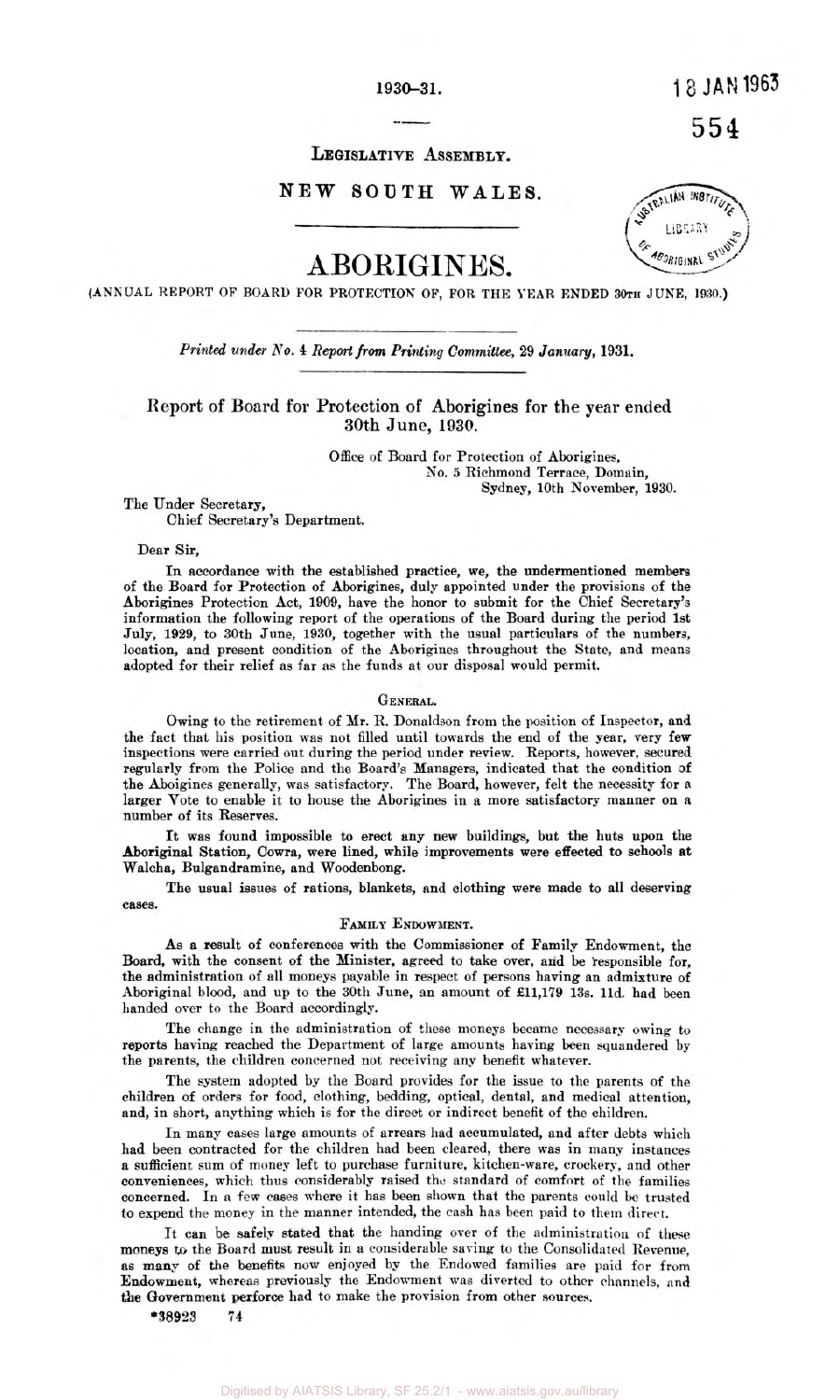### ABORIGINAL STATIONS.

The Board has seventeen Aboriginal Stations at various centres throughout the State, which are supervised by Teacher-Managers and Matrons, who are responsible for the distribution of aid, the maintenance of a proper standard of cleanliness and conduct, and a general interest in the welfare of the Aborigines located thereon.

These Stations prove most valuable aids to the Board in the placing of labour throughout the district, and generally speaking Managers have found, until recently, little difficulty in securing suitable employment for those under their care. Periods of depression, however, result in an influx of Aborigines to the Board's Reserves, with **a**  result that housing accommodation is overtaxed, and severe strain is placed upon the funds available.

#### TRAINING Homes.

The Board maintains Training Homes for girls and boys at Cootamundra and Kinchela respectively, and these Institutions have been well filled during the year. Schools are attached to each, at which those of school age attend, and very satisfactory reports have been received from the Education Department's Inspectors, who regularly visit these and other Aborigines' Schools throughout the State.

In addition to the above two Institutions, there is also a Children's Home at Bomaderry, which is the property of the United Aborigines Mission, and is staffed by its workers. This Home is devoted principally to young children, who are transferred there, and kept under the supervision of the Aborigines Protection Board, which also supplies rations, meat, blankets, clothing, medical attention, and other miscellaneous assistance.

#### EDUCATION.

Special Schools for Aborigines are established at all centres where the Aboriginal population justifies same. Satisfactory reports are received from the District School Inspectors regarding their conduct and operation. A special syllabus is taught, which features particularly the teaching of manual work, and **a** standard is aimed at which is calculated to be of the greatest service to the children when they are called upon to earn their own living. Periodical medical and dental inspections are made by Officers attached to the Department of Education, and the Board arranges necessary treatment when the parents are unable to do so.

In numbers of Schools where the necessary facilities are available, a midday meal is also provided for the pupils, portion of their ordinary rations being utilised for the purpose.

#### EMPLOYMENT.

As already stated, able-bodied Aborigines usually find little difficulty in securing suitable employment, many of them being **expert** fishermen, stockmen, shearers, &c., but the prevailing financial depression has, of course, seriously affected them, in common with the rest of the community, with a result that the Board has **been** called upon to find them accommodation on its Reserves, and provide them with rations **and** other assistance.

The depression is also affecting the employment of the younger Aborigines, who are apprenticed to situations upon leaving School, or upon completion of their period of training in the Board's Homes. Quite a considerable number of applications for the services of these apprentices have been cancelled, while numbers of people have, owing to the same cause, asked to be relieved of these already in their employ.

#### REMODELLING **OF** ABORIGINES' RESERVE, LA PEROUSE.

Following on conferences which took place between the Board and the Randwick Municipal Council, action was initiated in the direction of having the Aborigines Reserve at La Perouse remodelled, and towards the end of the year finality had almost been reached in this matter.

The plans involve the cancellation of the old area and the setting aside of **a new**  Reserve, which will be fronted by a park area, facing the beach. The plans for the new buildings are in the hands of the Government Architect, and it is hoped that during the next twelve months the whole of the work will be completed with funds which have **been** provided by the Unemployment Relief Council.

#### NUMBERS **AND** EXPENDITURE.

On 1st June a census of Aborigines throughout the State was taken, and the figures made available to the State and Federal Government Statisticians. These disclosed that in New South Wales there remain **992** full bloods, and **7,928** half-castes, in the care and protection of which an amount **of £37,746 was** expended, including items within the Votes of the Aborigines Protection Board, and of the Departments *of* Public Health, Education, Government Stores, and Resumed **Properties.**